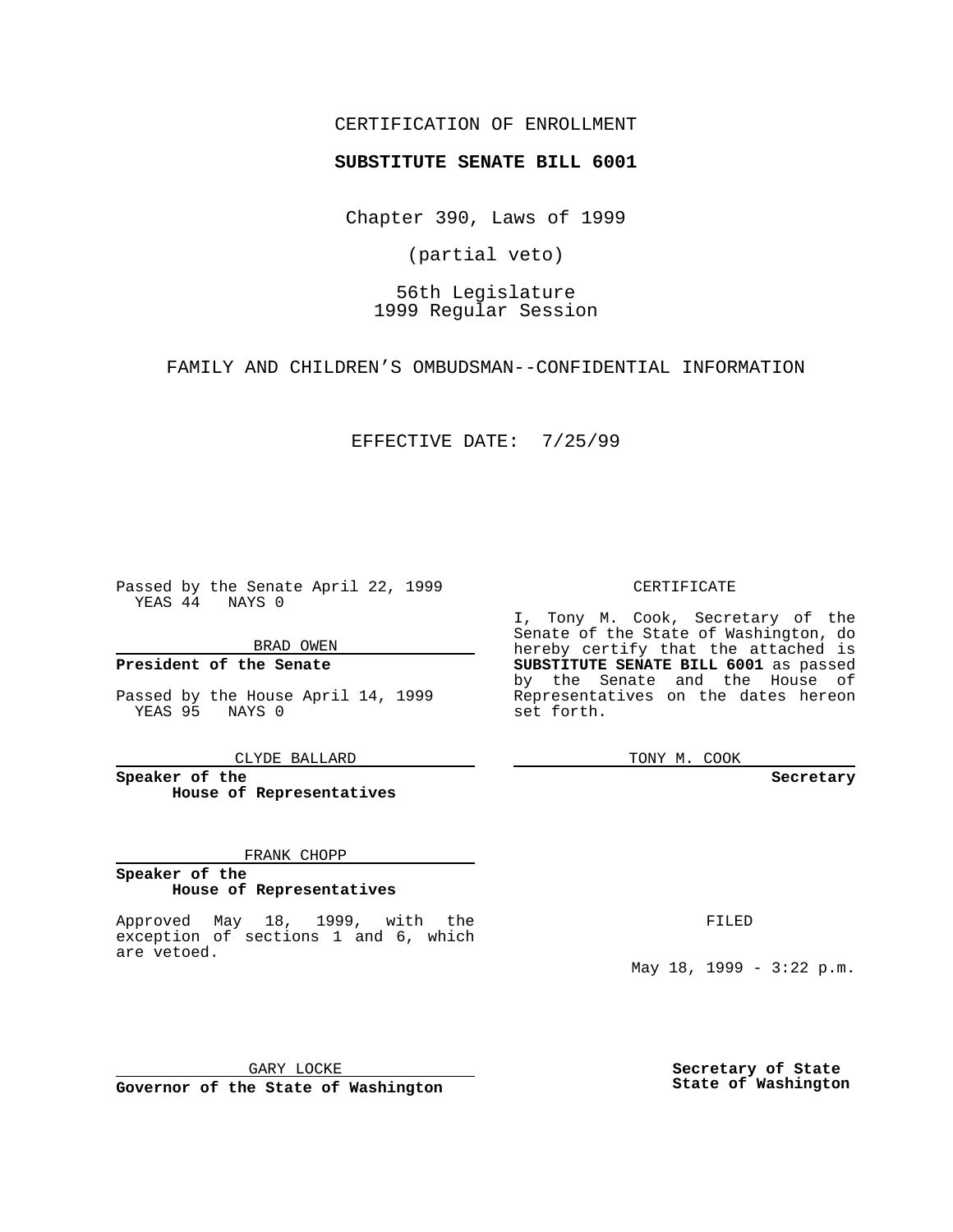## **SUBSTITUTE SENATE BILL 6001** \_\_\_\_\_\_\_\_\_\_\_\_\_\_\_\_\_\_\_\_\_\_\_\_\_\_\_\_\_\_\_\_\_\_\_\_\_\_\_\_\_\_\_\_\_\_\_

\_\_\_\_\_\_\_\_\_\_\_\_\_\_\_\_\_\_\_\_\_\_\_\_\_\_\_\_\_\_\_\_\_\_\_\_\_\_\_\_\_\_\_\_\_\_\_

### AS AMENDED BY THE HOUSE

Passed Legislature - 1999 Regular Session

**State of Washington 56th Legislature 1999 Regular Session**

**By** Senate Committee on Human Services & Corrections (originally sponsored by Senators Hargrove, Long, Winsley and Rasmussen)

Read first time 03/03/99.

 AN ACT Relating to the office of the family and children's ombudsman; amending RCW 43.06A.030, 13.34.105, and 13.50.100; adding a new section to chapter 26.12 RCW; adding new sections to chapter 43.06A RCW; and adding a new section to chapter 13.50 RCW.

5 BE IT ENACTED BY THE LEGISLATURE OF THE STATE OF WASHINGTON:

6 \*Sec. 1. RCW 43.06A.030 and <sup>1996</sup> <sup>c</sup> <sup>131</sup> <sup>s</sup> <sup>4</sup> are each amended to 7 read as follows:

8 The ombudsman shall perform the following duties:

9 (1) Provide information as appropriate on the rights and 10 responsibilities of individuals receiving family and children's 11 services, and on the procedures for providing these services;

12 (2) Investigate, upon his or her own initiative or upon receipt of 13 a complaint, an administrative act alleged to be contrary to law, rule, 14 or policy, imposed without an adequate statement of reason, or based on 15 irrelevant, immaterial, or erroneous grounds; however, the ombudsman 16 may decline to investigate any complaint as provided by rules adopted 17 under this chapter;

18 (3) Monitor the procedures as established, implemented, and 19 practiced by the department to carry out its responsibilities in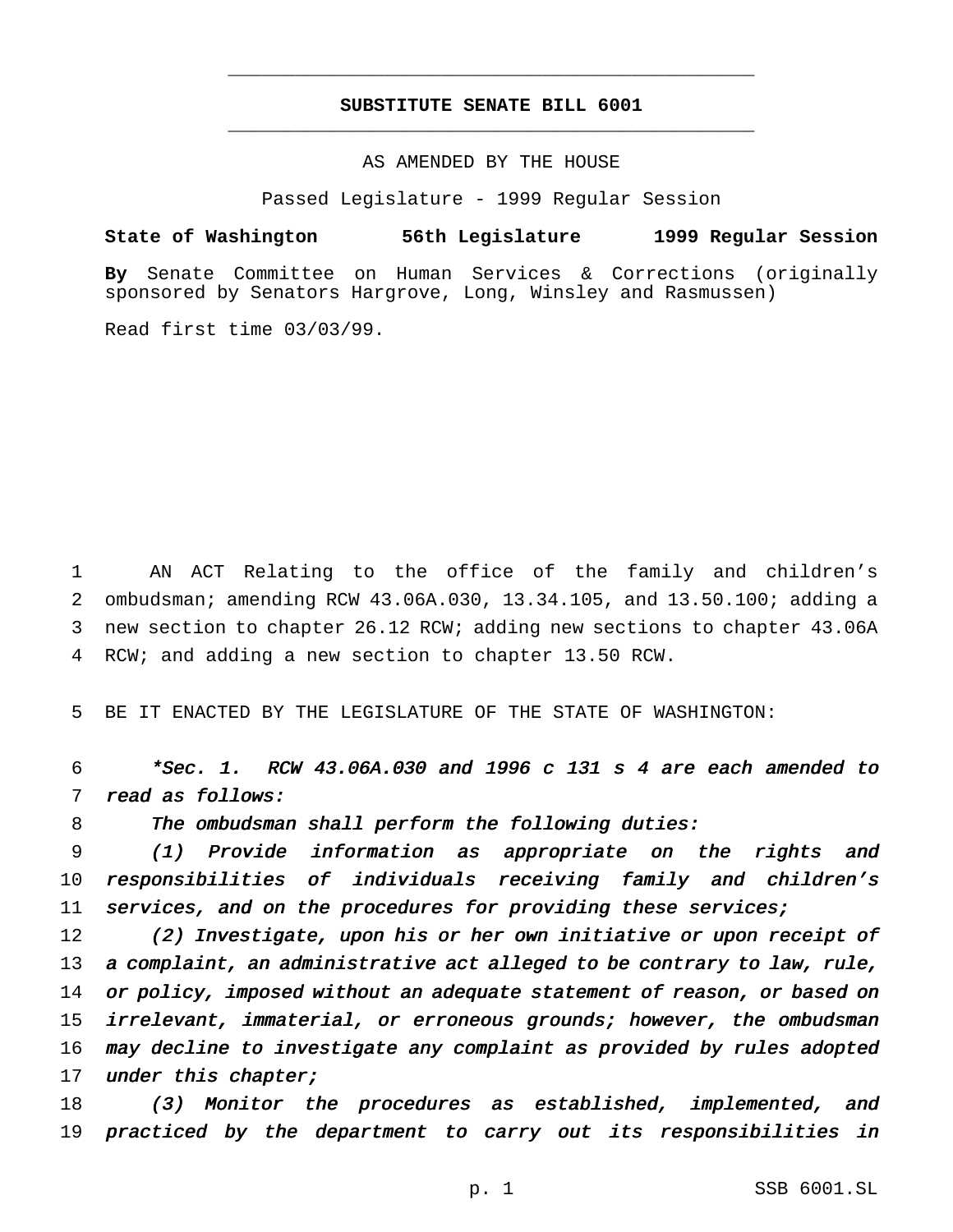1 delivering family and children's services with <sup>a</sup> view toward 2 appropriate preservation of families and ensuring children's health and 3 safety; 4 (4) ((Review periodically the facilities and procedures of state 5 institutions serving children, and state-licensed facilities or 6 residences;  $7$   $(5)$ )) Recommend changes in the procedures for addressing the needs 8 of families and children; 9 ( $(\{\text{6}\})$ ) (5) Submit annually to the committee and to the governor by 10 November <sup>1</sup> <sup>a</sup> report analyzing the work of the office including 11 recommendations; 12 (6)(a)(i) Receive information from a legislator who is assisting a 13 constituent at the constituent's request; (ii) provide information to 14 a legislator regarding a constituent if the constituent has given his 15 or her written consent that the information be released to the 16 legislator; however, a legislator may be provided only that information 17 the constituent would otherwise be able to obtain under the law; and 18 (iii) notify the legislator that the constituent's case is ready to be 19 *closed.* 20 (b) Any information <sup>a</sup> constituent would not otherwise be able to 21 obtain under law, including any confidential information regarding a 22 person other than the constituent, that is contained in the information 23 provided the legislator shall be redacted. 24 (c) A legislator shall maintain the confidentiality of any 25 confidential information regarding a constituent that the legislator 26 may receive. 27 (d) Nothing in this subsection is intended to or may be interpreted 28 as affecting the authority or ability of the legislative children's 29 oversight committee to obtain information otherwise granted the 30 committee under law. 31 (7) Grant the committee access to all relevant records in the 32 possession of the ombudsman unless prohibited by law; and 33 (8) Adopt rules necessary to implement this chapter. 34 **\*Sec. 1 was vetoed. See message at end of chapter.** 35 **Sec. 2.** RCW 13.34.105 and 1993 c 241 s 3 are each amended to read 36 as follows:

37 (1) Unless otherwise directed by the court, the duties of the 38 guardian ad litem include but are not limited to the following: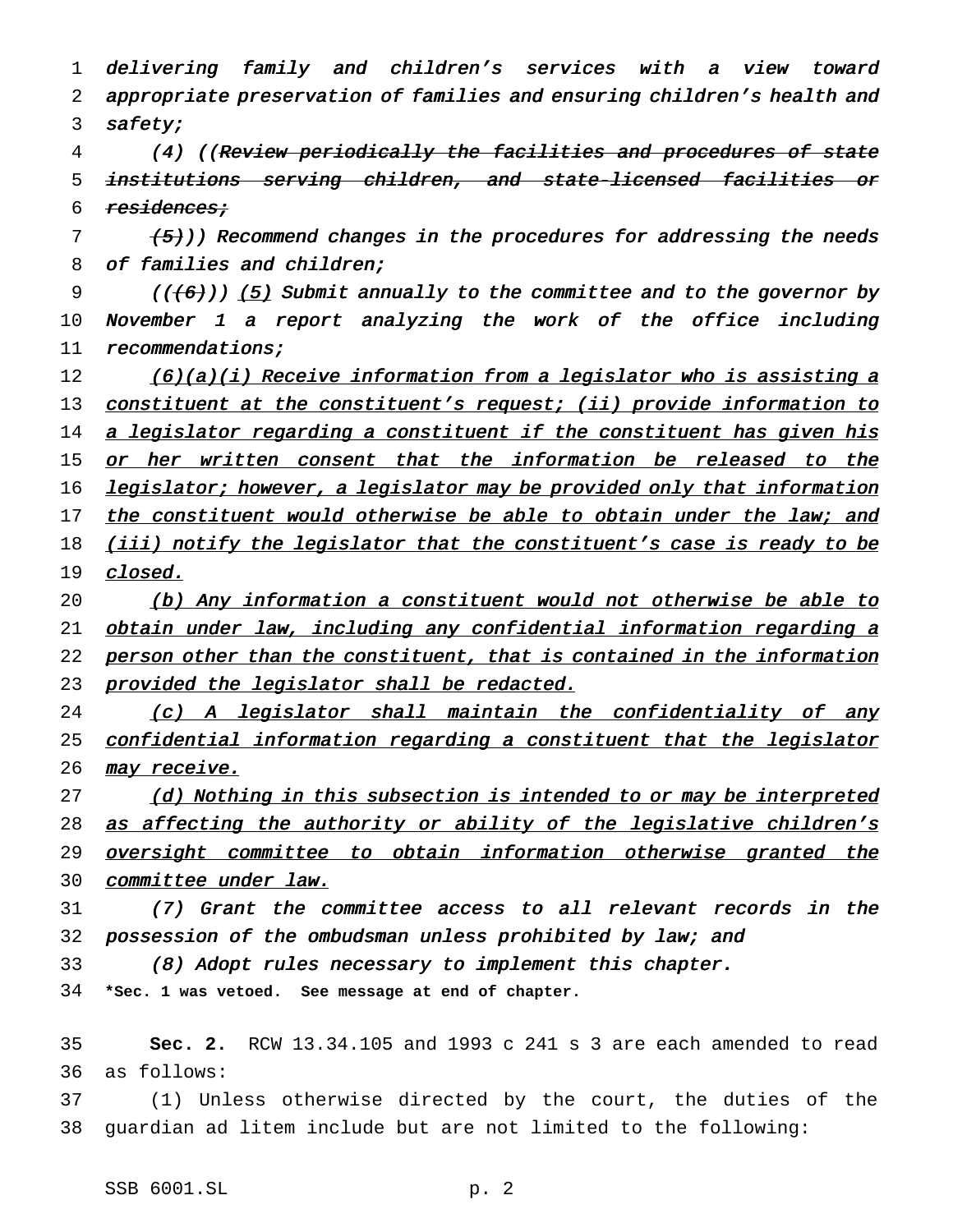(a) To represent and be an advocate for the best interests of the child;

(b) To collect relevant information about the child's situation;

 (c) To monitor all court orders for compliance and to bring to the court's attention any change in circumstances that may require a modification of the court's order; and

 (d) To report to the court information on the legal status of a child's membership in any Indian tribe or band.

 (2) The guardian ad litem shall be deemed an officer of the court for the purpose of immunity from civil liability.

 (3) Except for information or records specified in RCW 12 13.50.100 $((+4))$   $(5)$ , the guardian ad litem shall have access to all information available to the state or agency on the case. Upon presentation of the order of appointment by the guardian ad litem, any agency, hospital, school organization, division or department of the state, doctor, nurse, or other health care provider, psychologist, psychiatrist, police department, or mental health clinic shall permit the guardian ad litem to inspect and copy any records relating to the child or children involved in the case, without the consent of the parent or guardian of the child, or of the child if the child is under the age of thirteen years, unless such access is otherwise specifically prohibited by law.

 (4) A guardian ad litem may release confidential information, 24 records, and reports to the office of the family and children's 25 ombudsman for the purposes of carrying out its duties under chapter 43.06A RCW.

 (5) The guardian ad litem shall release case information in accordance with the provisions of RCW 13.50.100.

 **Sec. 3.** RCW 13.50.100 and 1997 c 386 s 22 are each amended to read as follows:

(1) This section governs records not covered by RCW 13.50.050.

 (2) Records covered by this section shall be confidential and shall be released only pursuant to this section and RCW 13.50.010.

 (3) Records retained or produced by any juvenile justice or care agency may be released to other participants in the juvenile justice or care system only when an investigation or case involving the juvenile in question is being pursued by the other participant or when that other participant is assigned the responsibility of supervising the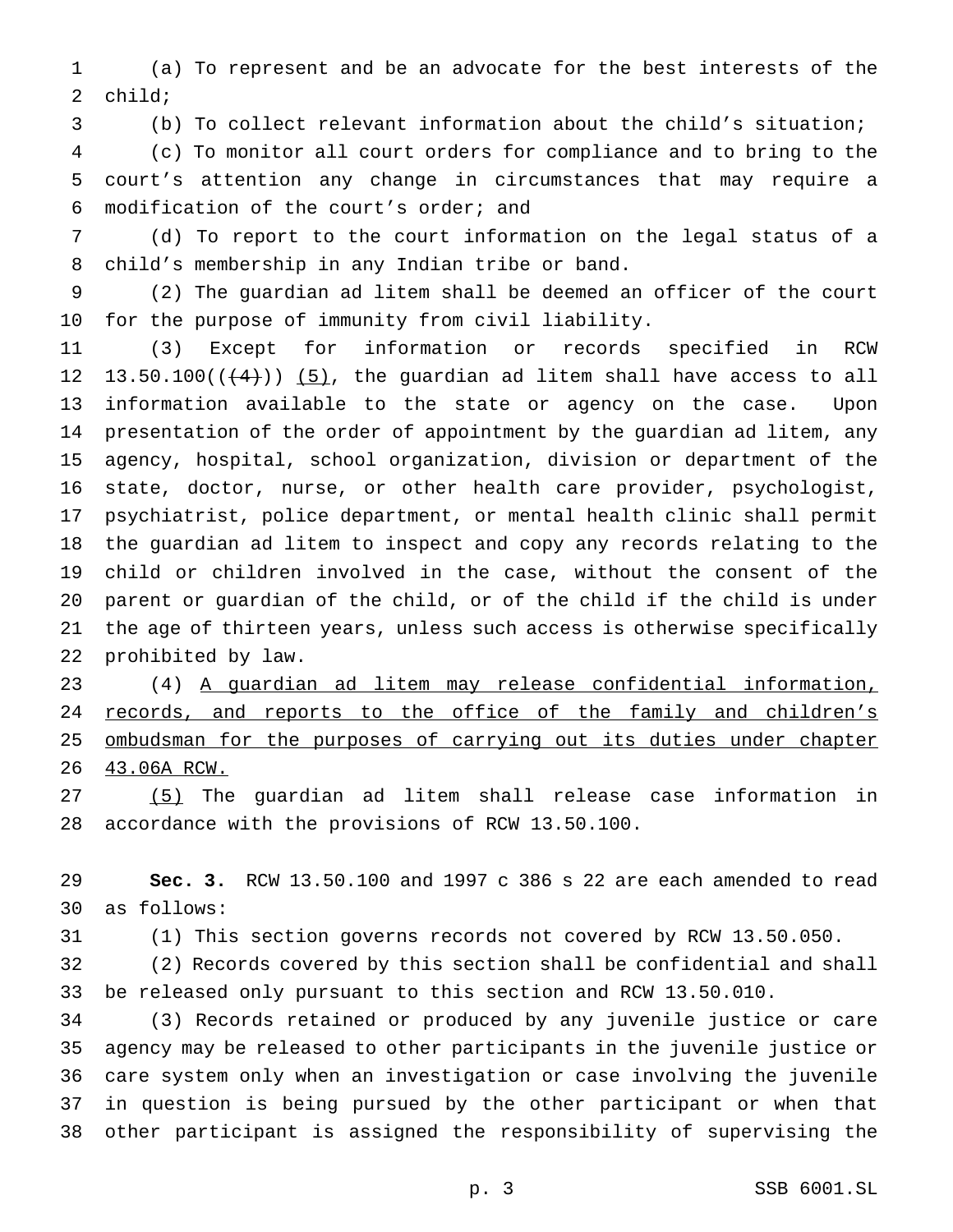juvenile. Records covered under this section and maintained by the juvenile courts which relate to the official actions of the agency may be entered in the state-wide juvenile court information system.

 (4) A contracting agency or service provider of the department of social and health services that provides counseling, psychological, psychiatric, or medical services may release to the office of the family and children's ombudsman information or records relating to services provided to a juvenile who is dependent under chapter 13.34 9 RCW without the consent of the parent or guardian of the juvenile, or 10 of the juvenile if the juvenile is under the age of thirteen years, 11 unless such release is otherwise specifically prohibited by law.

12 (5) A juvenile, his or her parents, the juvenile's attorney and the juvenile's parent's attorney, shall, upon request, be given access to all records and information collected or retained by a juvenile justice or care agency which pertain to the juvenile except:

 (a) If it is determined by the agency that release of this information is likely to cause severe psychological or physical harm to the juvenile or his or her parents the agency may withhold the information subject to other order of the court: PROVIDED, That if the court determines that limited release of the information is appropriate, the court may specify terms and conditions for the release of the information; or

 (b) If the information or record has been obtained by a juvenile justice or care agency in connection with the provision of counseling, psychological, psychiatric, or medical services to the juvenile, when the services have been sought voluntarily by the juvenile, and the juvenile has a legal right to receive those services without the consent of any person or agency, then the information or record may not be disclosed to the juvenile's parents without the informed consent of the juvenile unless otherwise authorized by law; or

 (c) That the department of social and health services may delete the name and identifying information regarding persons or organizations who have reported alleged child abuse or neglect.

 (( $\left(\frac{5}{1}\right)$ ) (6) A juvenile or his or her parent denied access to any 35 records following an agency determination under subsection  $((+4))$  (5) of this section may file a motion in juvenile court requesting access to the records. The court shall grant the motion unless it finds access may not be permitted according to the standards found in 39 subsections  $((+4))$   $(5)(a)$  and (b) of this section.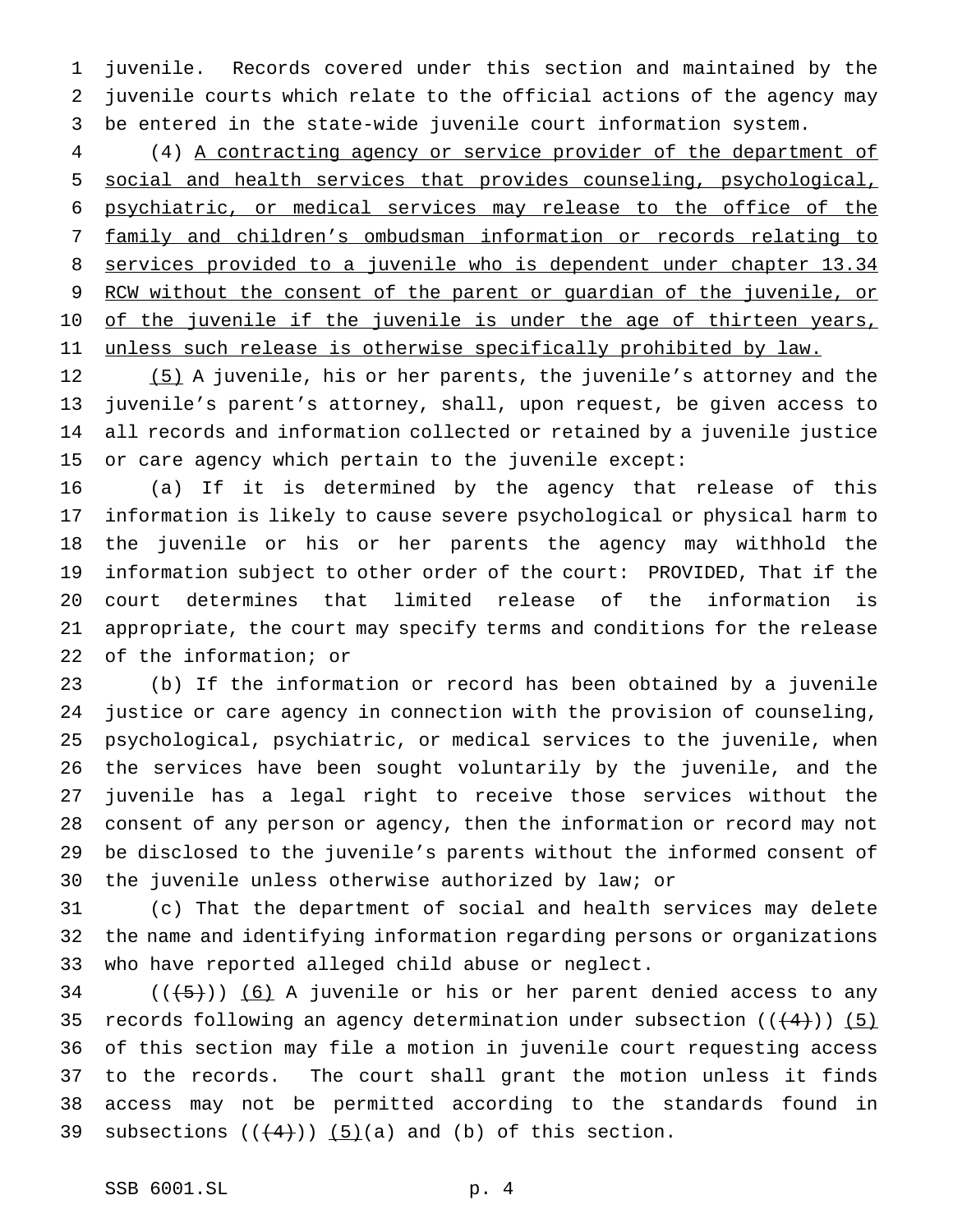$((+6))$   $(7)$  The person making a motion under subsection  $((+5))$   $(6)$  of this section shall give reasonable notice of the motion to all parties to the original action and to any agency whose records will be affected by the motion.

 $((+7))$  (8) Subject to the rules of discovery in civil cases, any party to a proceeding seeking a declaration of dependency or a termination of the parent-child relationship and any party's counsel and the guardian ad litem of any party, shall have access to the records of any natural or adoptive child of the parent, subject to the 10 limitations in subsection  $((+4))$  (5) of this section. A party denied access to records may request judicial review of the denial. If the party prevails, he or she shall be awarded attorneys' fees, costs, and an amount not less than five dollars and not more than one hundred dollars for each day the records were wrongfully denied.

 NEW SECTION. **Sec. 4.** A new section is added to chapter 26.12 RCW to read as follows:

 A guardian ad litem appointed under this chapter may release confidential information, records, and reports to the office of the family and children's ombudsman for the purposes of carrying out its duties under chapter 43.06A RCW.

 NEW SECTION. **Sec. 5.** A new section is added to chapter 43.06A RCW to read as follows:

The department of social and health services shall:

 (1) Allow the ombudsman or the ombudsman's designee to communicate privately with any child in the custody of the department for the purposes of carrying out its duties under this chapter;

 (2) Permit the ombudsman or the ombudsman's designee physical access to state institutions serving children, and state licensed facilities or residences for the purpose of carrying out its duties under this chapter;

 (3) Upon the ombudsman's request, grant the ombudsman or the ombudsman's designee the right to access, inspect, and copy all relevant information, records, or documents in the possession or control of the department that the ombudsman considers necessary in an investigation; and

 (4) Grant the office of the family and children's ombudsman unrestricted on-line access to the case and management information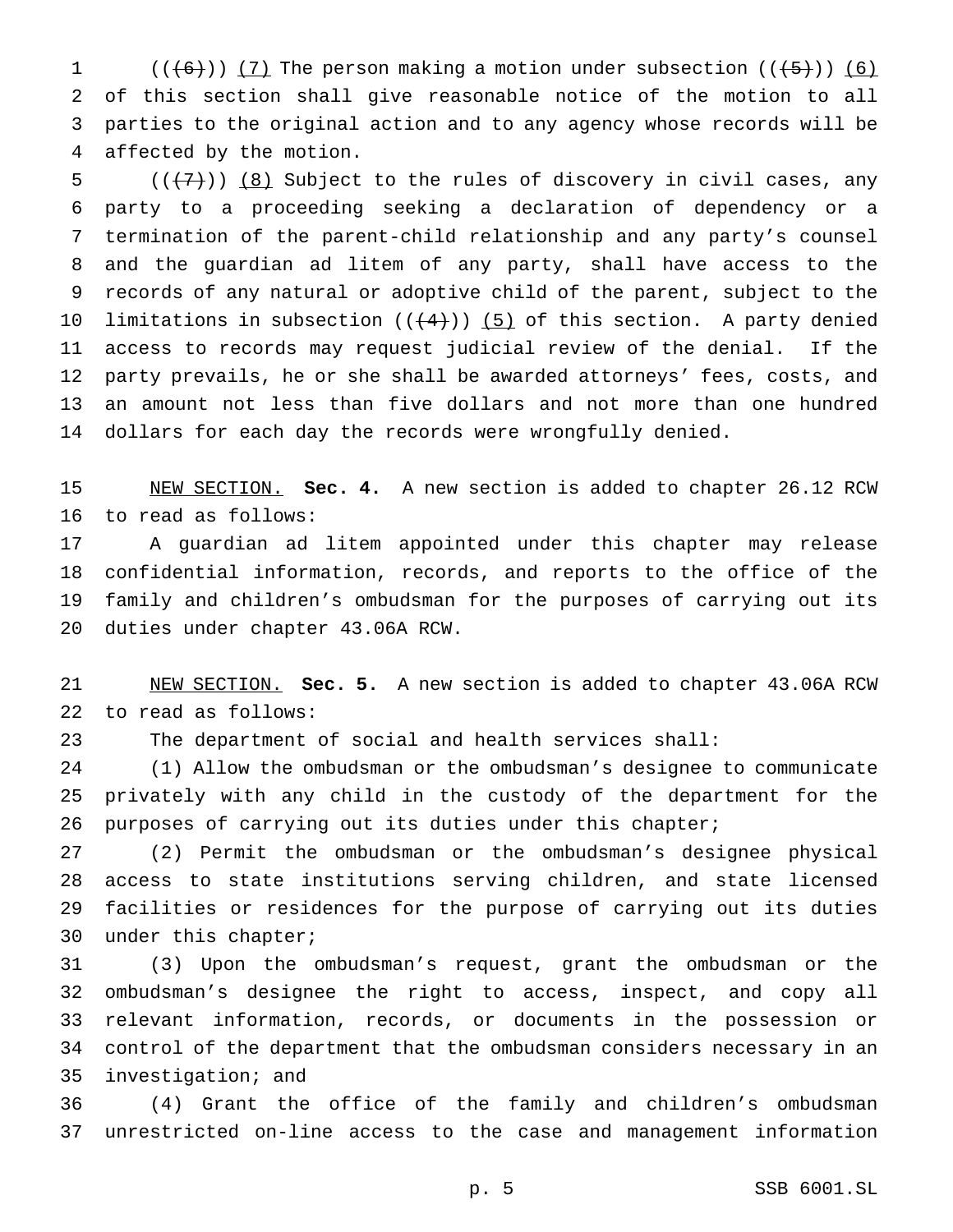system (CAMIS) for the purpose of carrying out its duties under this chapter.

3 \*NEW SECTION. Sec. 6. A new section is added to chapter 43.06A RCW to read as follows:

 With the approval of the legislative oversight committee, the office of the family and children's ombudsman shall have the right to apply for and accept grants. After notification to the legislative oversight committee, the office of the family and children's ombudsman shall have the power to subpoena records and documents in the possession or control of the department of social and health services 11 that the ombudsman considers necessary in an investigation.

**\*Sec. 6 was vetoed. See message at end of chapter.**

 NEW SECTION. **Sec. 7.** A new section is added to chapter 43.06A RCW to read as follows:

 (1) An employee of the office of the family and children's ombudsman is not liable for good faith performance of responsibilities under this chapter.

 (2) No discriminatory, disciplinary, or retaliatory action may be taken against an employee of the department, an employee of a contracting agency of the department, a foster parent, or a recipient of family and children's services for any communication made, or information given or disclosed, to aid the office of the family and children's ombudsman in carrying out its responsibilities, unless the communication or information is made, given, or disclosed maliciously or without good faith. This subsection is not intended to infringe on the rights of the employer to supervise, discipline, or terminate an employee for other reasons.

 (3) All communications by an ombudsman, if reasonably related to the requirements of that individual's responsibilities under this chapter and done in good faith, are privileged under RCW 9.58.070 and that privilege shall serve as a defense in any action in libel or slander.

 NEW SECTION. **Sec. 8.** A new section is added to chapter 13.50 RCW to read as follows:

 Any communication or advice privileged under RCW 5.60.060 that is disclosed by the office of the attorney general or the department of